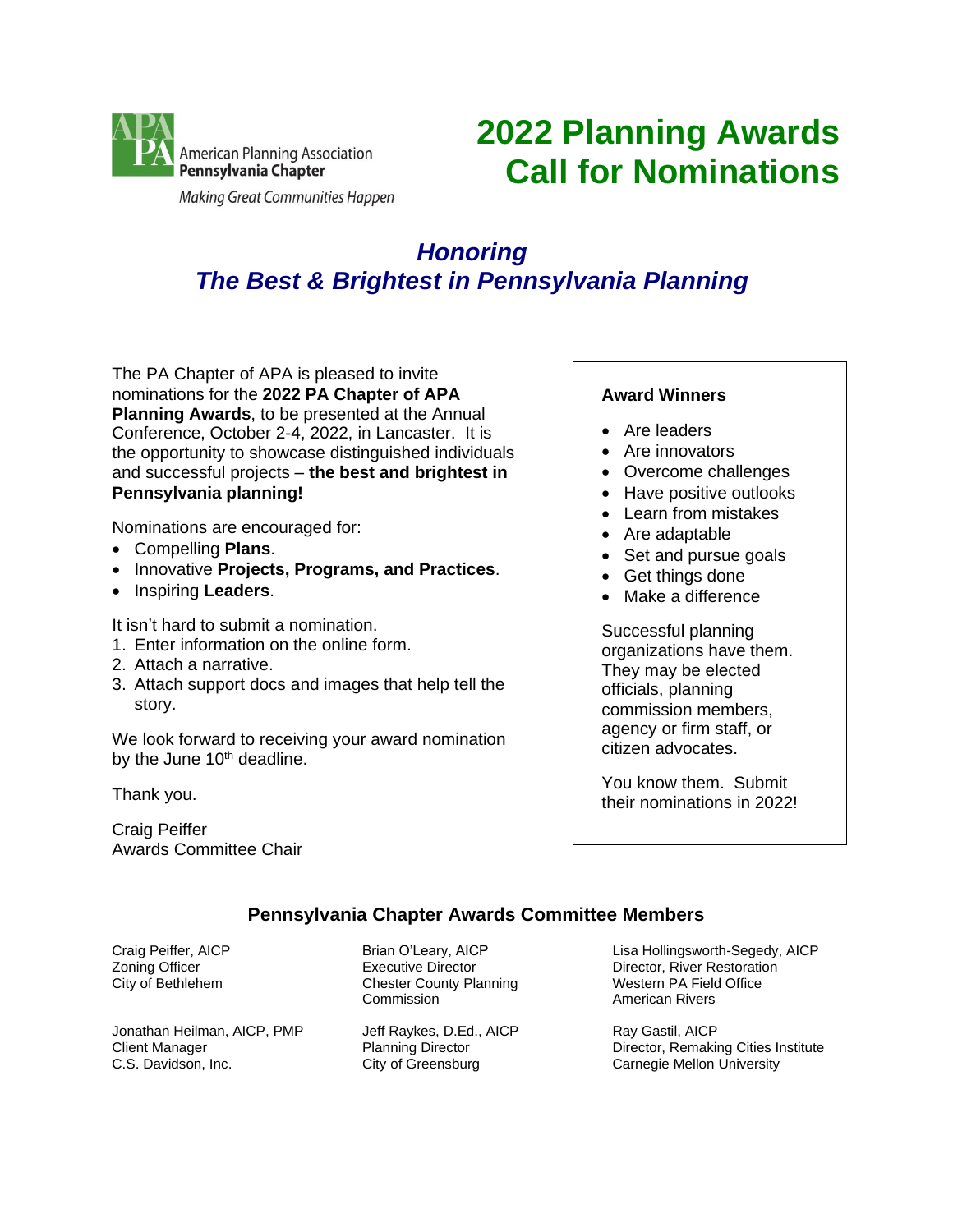# **2022 PA Chapter Awards Guidelines**

#### **Submission Requirements:**

- **Complete the on-line submission form and attach required documents.** Go to [www.planningpa.org,](http://www.planningpa.org/) Events & Training, Annual Awards and follow instructions.
- **Brevity and simplicity are strongly encouraged.** Nominations should not exceed the maximum of words indicated below. Nominators should consider including only enough referenced information to demonstrate adherence with the published criteria.

# **All Nominations MUST Include:**

- 1. **Submission form** PA Chapter Awards Submission form completed on line.
- 2. **Narrative** A narrative in Microsoft Word or PDF format (1,200 words maximum). It must include a summary describing purpose, process, responsible parties, products, results, etc. for a nominated plan, project, or effort, or significant work and accomplishments for a nominated person; plus a justification describing how the nomination meets each of the published criteria for the category in which the award is sought. Nominators should cite specific examples that illustrate those points.
- 3. **Plan or Document** A complete copy of a nominated plan or document in PDF format, or a reliable, working URL link to the complete document on a publicly-accessible web site.
- 4. Letters of Support At least two (2) but no more than five (5) one-page letters of support in PDF or JPG format. Letters should be original and offer support for the value of the nominated effort. Letters may not be written by the nominator of the submission, by the nominated individual, or by anyone who directly performed the nominated work.
- 5. **Supporting Documents** Nominations may include newspaper articles or other support documents in PDF or JPG format testifying to the nominated effort or person.
- 6. **Supporting Images** Nominations may include images that provide context and help describe the significant work and results of the nominated effort or person. Captions must be included for each image. Images and captions may be arranged in MS Word or PDF format or submitted as JPGs.

#### **Award Winners:**

• Should the nomination be selected for an award, the nominator will be required to submit up to 10 images for a plan, project, or effort, or one photo of the nominated individual plus 5 representative images. Images must be copyright-free and in JPG format.

### **Awards Eligibility:**

- Awards are open to PA Chapter of APA members and non-members except where noted.
- Any person, agency, firm, or organization may submit a nomination. Persons may not nominate themselves for individual awards. Only PA Chapter members may nominate other members for a Distinguished Service Award.
- Members of the PA Chapter Awards Committee, staff, and Board of Directors are not eligible to enter or be nominated to receive individual awards.
- All applications must be certified by the nominator. Submissions lacking certification may be rejected.
- Any nominated plan, program, project, tool, process, report, or ordinance must have been published, implemented, or completed within three years of the date of submission, and should address a Pennsylvania community, region, or subject matter.
- The PA Chapter Awards Committee intends to convey multiple awards in each of the three major categories – Plans; Projects, Programs, and Practices; and Leaders. Awards will be given for the most exceptional nominations with no guarantee given for the number of awards per type of plan or project or subcategory of leader.
- Recipients of a Leaders Award are ineligible to receive the same award for ten years after accepting it.
- Plans, programs, projects, tools, processes, reports, or ordinances are ineligible to receive the same award more than once.
- The Awards Committee's procedures prohibit any communication with jurors on behalf of a nominee. Such communication is reason for disqualification.
- Winning submissions become the property of the PA Chapter and will not be returned. Exceptions will be considered only upon consultation with the Chapter.

# **Submission Deadline:**

Completed nomination entries and all accompanying materials must be received via on-line submission by 11:59 PM, June 10, 2022. Application forms and supporting materials received after that date will not be accepted.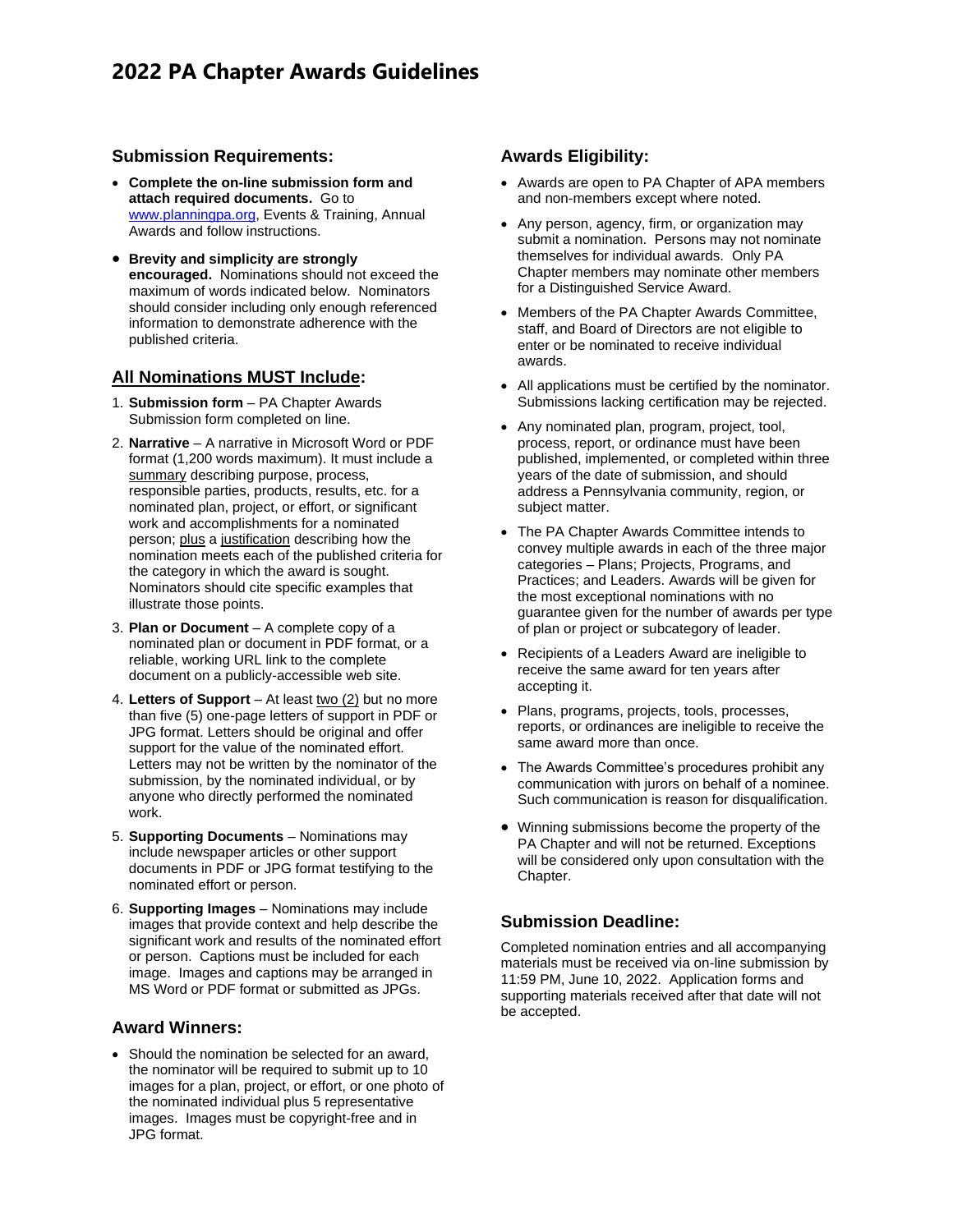# **2022 PA Chapter Awards Guidelines**

# **Awards For Plans**

This category of awards recognizes plans that advance the science and art of planning and will have a significant positive impact on a community. The category includes comprehensive plans, as well as plans that address specific functions, topics, or areas of a community. Plans should provide guidance to a community while identifying needs or issues and specific recommendations for addressing these needs or issues. The awards are given for group achievement and may be made to a local government, planning agency, planning team or firm, community group, or public authority. There are no limits on the size of jurisdiction.

### *Examples:*

**Comprehensive plans Downtown revitalization plans Neighborhood plans Corridor plans Open space plans Economic development plans** **Housing plans Transportation plans Urban design plans Green infrastructure plans Recreation plans Historic preservation plans**

### *Criteria:*

- **Originality and innovation.** Document how your plan presents a visionary approach or innovative concept to address needs. Specify how planning principles and concepts have been incorporated into the plan.
- **Engagement and participation.** Explain how various public interests were involved and the extent of that involvement. Competitive entries demonstrate a strong effort to solicit input from those who historically have been left out of the planning process. Show how the nominated plan obtained public and private support. Demonstrate the connection between the effort's success and overall planning initiatives in the community.
- **Implementation.** Address what steps have been taken to implement the plan. Describe any aspects of the plan that were specifically designed to aid in plan implementation.
- **Results and effectiveness.** State how your entry addressed problems or issues that prompted its initiation. Demonstrate how useful and implementable recommendations were included in the plan. Show how the results have made or will make a difference in the lives of the people affected.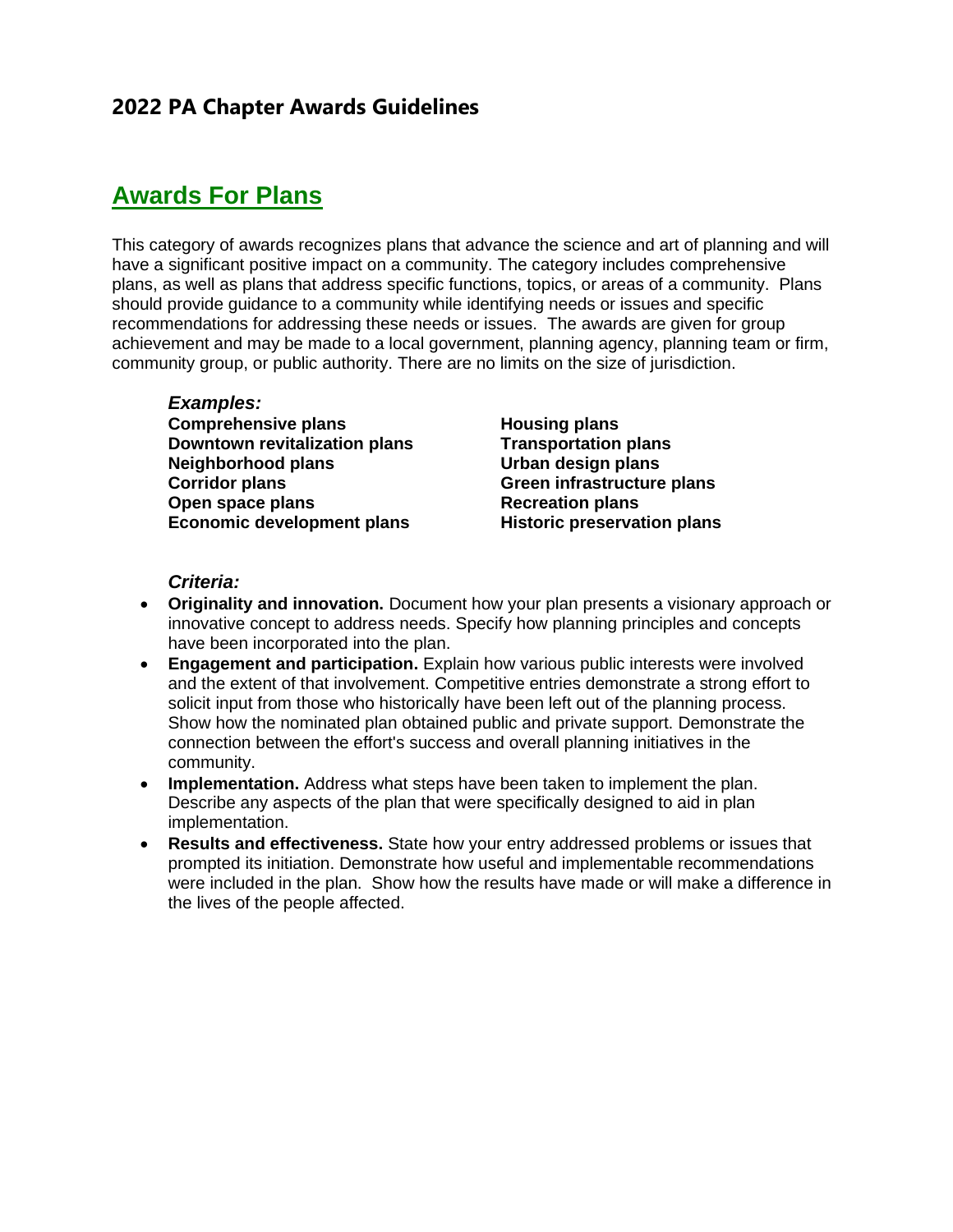# **Awards for Projects, Programs, and Practices**

This category of awards recognizes projects, programs and practices that agencies and groups have implemented to create communities that enrich people's lives. The category covers a wide range of planning, implementation, and planning-related activities that are exemplary and worthy of recognition. Entries in this category should emphasize results and demonstrate how innovative and state-of-the-art planning methods and practices help to create communities of lasting value and governments that operate with efficiency and effectiveness. The awards are given for group achievement and may be made to a local government, planning agency, planning team or firm, community group, or public authority.

### *Examples:*

**Regulations and codes Use of technology and data Tax policies or initiatives Growth management practices Design guidelines Implementation projects Land acquisition efforts**

**Public-private partnerships Public information and education Public outreach and engagement Grassroots initiatives Initiatives for social change and diversity**

### *Criteria:*

- **Originality and innovation.** Document how your entry addresses a need using a visionary approach or an innovative concept or how it combines existing ideas or tools in new ways. Explain how the originality or innovation of the entry led to an outcome that was not likely using existing approaches, concepts, or tools. Explain how the entry pushed the boundaries of standard practice to achieve its goals.
- **Transferability.** Illustrate how the entry can serve as an example for other people, groups, or organizations to emulate to address similar issues in their communities. Describe the aspects of the program that are most easily transferred to another location. Describe any features that were specifically added to the entry to improve the transferability. How did the program overcome difficulties that may be encountered when attempting to implement a similar program in another area?
- **Results and effectiveness.** State how well your entry addressed the need or problem that prompted its initiation. Be explicit about how the results have made a difference in the lives of the people affected. Convey the level of effectiveness your entry is expected to have over time.
- **Engagement and participation.** Explain how various public interests were involved and the extent of that involvement. Describe how your entry obtained public and private support. If appropriate for the entry, demonstrate a strong effort to solicit input from those who historically have been left out of the planning process. Clarify the role, significance, and participation of planners. Demonstrate the connection between the effort's success and increased awareness in the community of planners and planning.
- **Implementation.** Address what steps were taken to build momentum and public support for your entry. Describe how the implementation efforts made a distinct or measurable change in public acceptance and support.